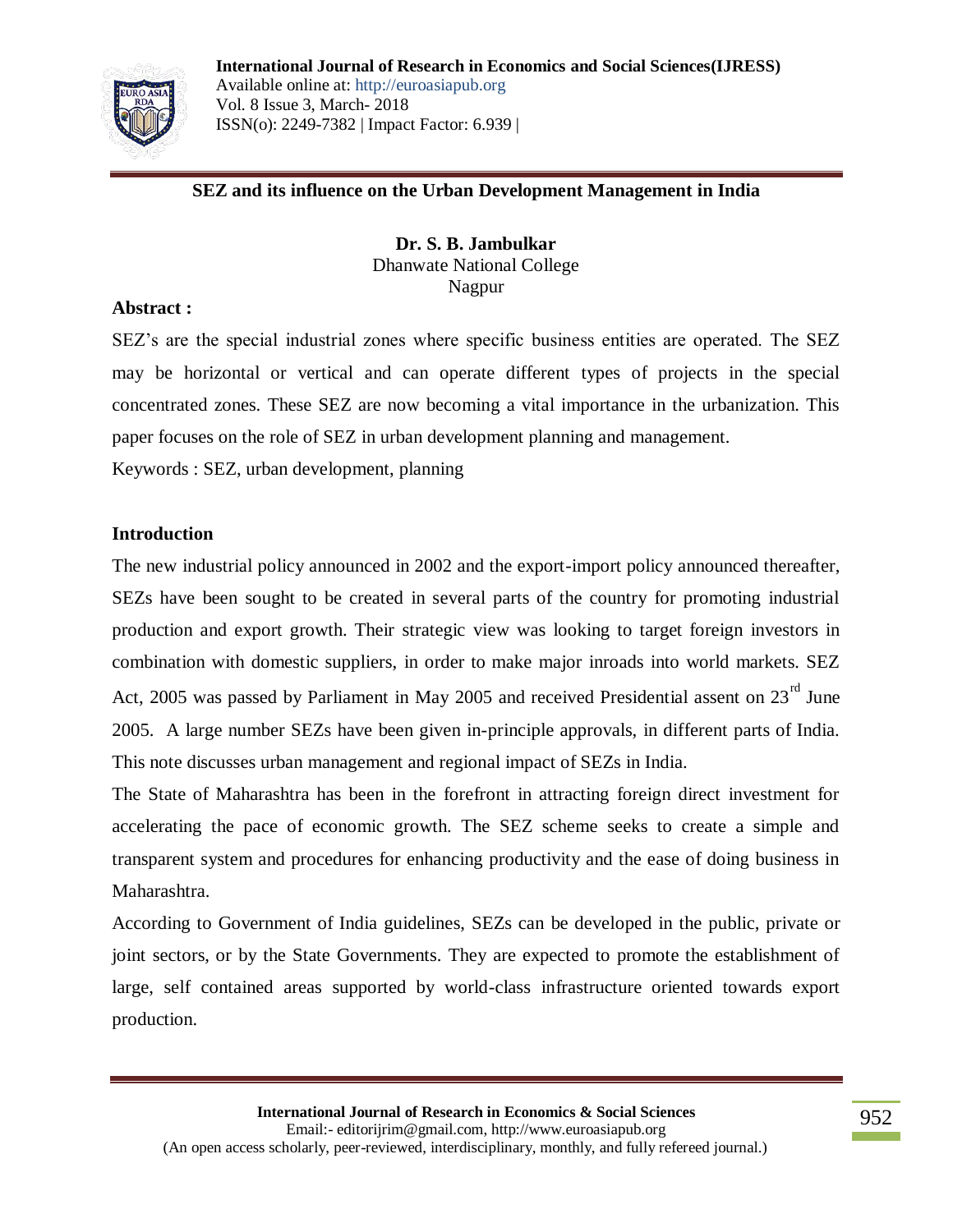

Exploiting the full potential of the concept of SEZs would bring large dividends to Maharashtra in terms of economic and industrial development and the generation of new employment opportunities.

# **Profile of proposed SEZs**

The Act provides for drastic simplification of procedures and for single window clearance on matters relating to central as well as state governments for generating additional economic activity; promoting exports of goods and services, investment for domestic and foreign sources; creating employment opportunities; and developing infrastructure facilities. Single Window SEZ approval mechanism is provided through a 19 member inter-ministerial SEZ Board of Approval (BoA). The Board of Approval is the apex body. The powers & function of BoA is granting of approvals, rejecting or modifying proposals submitted for establishment of Special Economic Zones and provision of infrastructure. Once approved the Central Government notifies the area of the SEZ and units are allowed to be set up in the SEZ. Each SEZ is headed by a Development Commissioner.

The first SEZ creation proposal came from Gujarat State to set up SEZ in Kandla. Subsequently, the proposal came from other states of India.

As many as 439 SEZs have been approved in principle out of which 198 have been notified till 8 March, 2008.The highest approval were accorded to state of Maharashtra followed by Andhra Pradesh and Tamil Nadu Most of these are located in coastal areas where transportation and other supporting infrastructure facilities are available for export processing.

As can be seen from the details of the 439 SEZs in India, the smaller ones costitutes major proportion of SEZs. 19 SEZs have area more than 1000 hectares and covering more than half of the total area under SEZs. Only 26 SEZs have area between 200 and 500 hectares.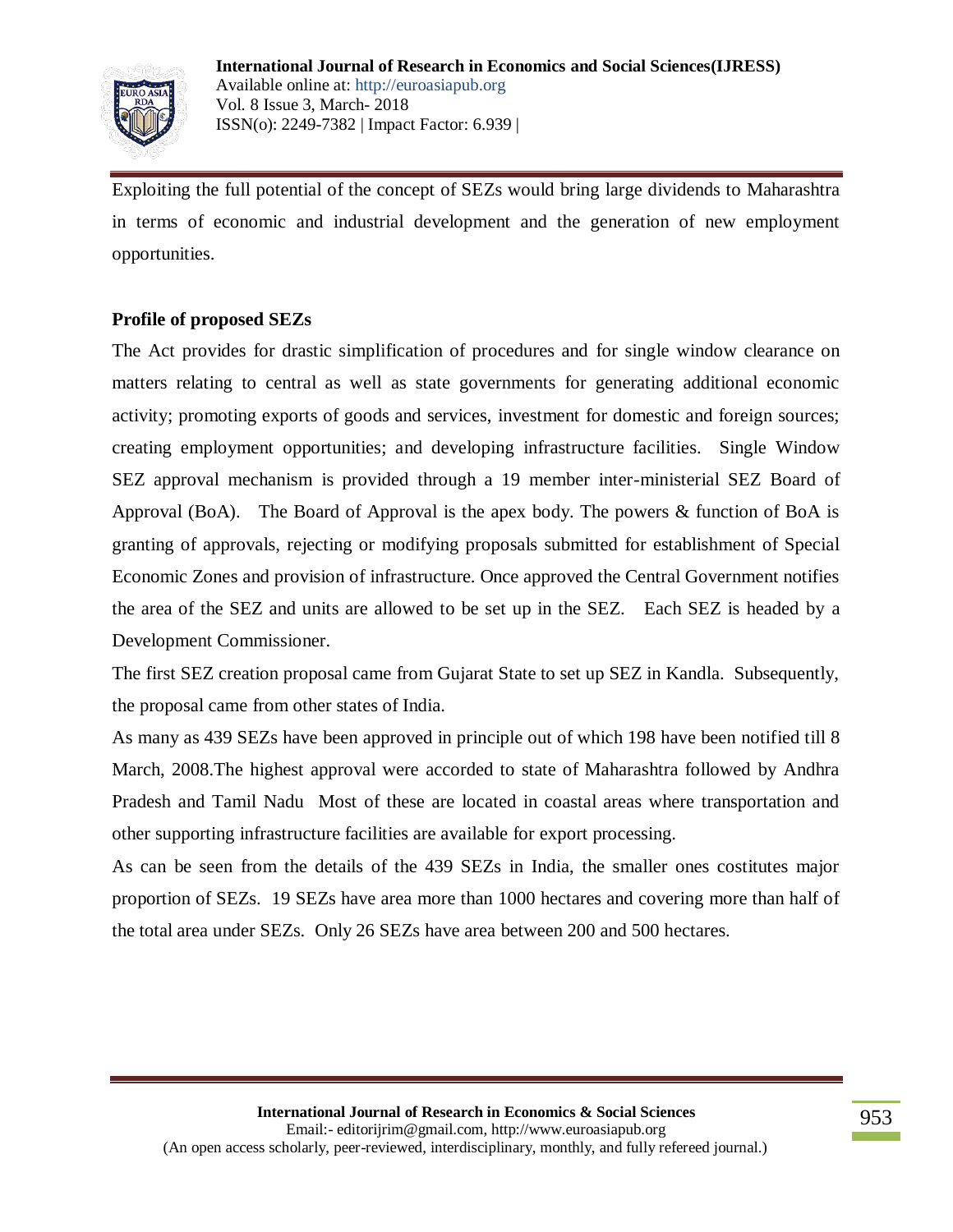**International Journal of Research in Economics and Social Sciences(IJRESS)**



Available online at: http://euroasiapub.org Vol. 8 Issue 3, March- 2018 ISSN(o): 2249-7382 | Impact Factor: 6.939 |

|  | <b>Table 1: Area-wise SEZs Distribution</b> |
|--|---------------------------------------------|
|  |                                             |

| Area (ha)    | <b>Number</b>         | <b>Total Area (ha)</b> |  |  |
|--------------|-----------------------|------------------------|--|--|
| Up to $49$   | 279                   | 5352.8                 |  |  |
| 50-100       | 39                    | 3159.9                 |  |  |
| 101-200      | 74                    | 9021.2                 |  |  |
| 201-500      | 26                    | 7313.1                 |  |  |
| 501-1000     | $\mathcal{D}_{\cdot}$ | 1228.0                 |  |  |
| $1000+$      | 19                    | 28432.6                |  |  |
| <b>Total</b> | 439                   | 54507.6                |  |  |
|              |                       |                        |  |  |

Source: SEZ India, NIC

The distribution of SEZs which have area more than 50 hectares shows that out of 160 SEZs nearly 113 or 70 per cent accounts for the SEZs having area less than 200 hectares. More than 85 per cent of SEZs having area of more than 1000 hectares are developed in multi product sector while nearly 63 per cent of total approved SEZs are developed in IT/ITeS sector.

Table 2: Medium & Large SEZs Sector wise Distribution\*

| S.NO           | Formal           | Sector                                  | 50-100         | 101-200 | 201-500        | $501 -$        | $1000+$ | Total |
|----------------|------------------|-----------------------------------------|----------------|---------|----------------|----------------|---------|-------|
|                | Approvals        |                                         | ha.            | ha.     | ha.            | 1000           |         | Nos.  |
|                |                  |                                         |                |         |                | ha.            |         |       |
| 1              | 20 Multi Product |                                         |                |         |                |                | 317     | 20    |
| $\overline{2}$ | 275              | IT/Electronic                           | 21             | 8       | 5              |                |         | 34    |
|                |                  | Hardware                                |                |         |                |                |         |       |
| 3              | 19               | Pharma/                                 | $\overline{c}$ | 13      | 3              |                |         | 18    |
|                |                  | Chemicals                               |                |         |                |                |         |       |
| 4 1 8          |                  | Textiles/Wool 2–10-                     | 15             |         |                |                |         |       |
| 5              | 14               | Multy-services                          | 2              | 7       | $\overline{4}$ |                |         | 13    |
| 6              | 16               | Engineering                             | 2              | 8       | 2              |                |         | 12    |
| 7              | 6                | Metal / Stan, Steel/                    |                | 3       | 3              |                |         | 6     |
|                |                  | Alm/Foundary                            |                |         |                |                |         |       |
| 8              | 7                | Footwear/Leather                        |                | 5       |                |                |         | 6     |
| 96             |                  | Port-based Multi-                       | 1              |         | 2.             | 1              | 1       | 6     |
|                |                  | Product                                 |                |         |                |                |         |       |
| 10             | 3                | Power/Energy                            |                | 2       |                |                |         | 3     |
| 11             | 55.              | Other                                   | 8              | 17      |                | 1              |         | 27    |
| Total          | 439              |                                         | 39             | 74      | 26             | $\overline{2}$ | 19      | 160   |
| Source : -     |                  | SEZ India, NIC                          |                |         |                |                |         |       |
|                | ∗                | Excludes SEZ with area less than 50 ha. |                |         |                |                |         |       |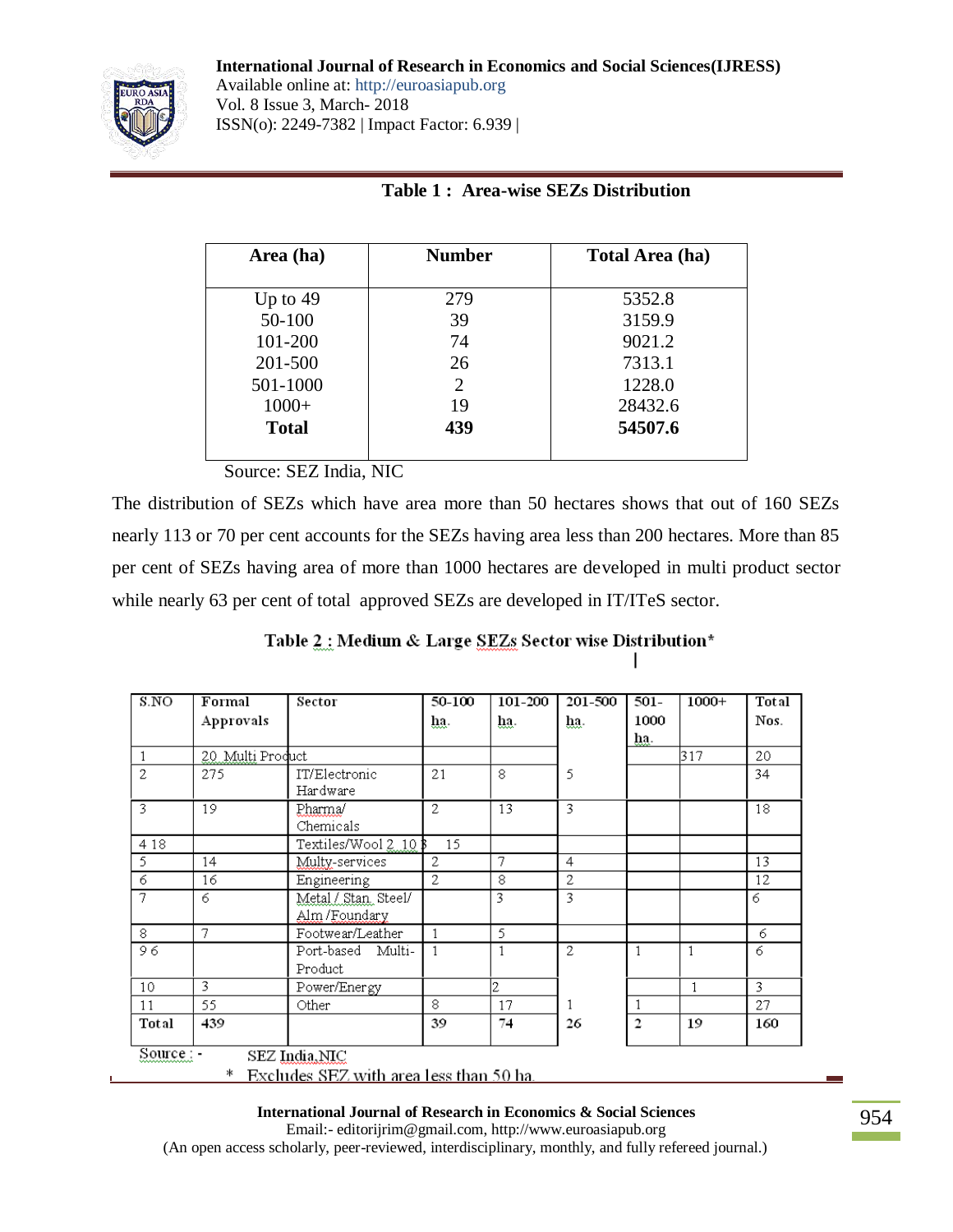

## **Issues in Urban Management**

In the development and successful operation of an SEZs, the following are the challenges of urban management that assumes critical importance:

# *a) SEZ Act vs. 74th Constitutional Amendment Act*

SEZs have been demarcated as industrial townships to function as self-governing, autonomous bodies. On being notified as SEZs under clause 34(1) "*an authority shall be constituted for the SEZ…to undertake such measures as it thinks fit for the development, operation, management and maintenance.* Key implication of prevailing policy environment would be that urban industrial townships of whose populations could run into millions will not have a democratic process of election of local government and private monopolies will be responsible for provision of a wide range of services falling into the third tier of government – such as water supply, solid waste and sanitation. In some cases the developer may have the right to tax the population in order to provide essential services. The Constitutional tenability of private monopolies running local governments (for a sizeable cluster of the urban population) without being elected is thought provoking. All the non-economic laws of the land under the IPC and CrPC would be applicable to SEZs. However, internal security will be the responsibility of the developer.

In fact, the 74<sup>th</sup> Constitution Amendment under article 243(Q) " provided that a municipality under this clause may not be constituted in such urban area or part thereof as the Governor may, having regard to the size of the area and the municipal services being provided or proposed to be provided by an industrial establishment in that area and such other factor as may deem fit, by public notification specify to be an industrial township." SEZs management is delegated to the Development Commissioners appointed by the Union Government, and thus the participation of local as well as State Government is marginal.

The urban planning and governance does not find suitable attention under SEZ Act and its representation is only by way of forming Ministry of Urban Development as part of Board of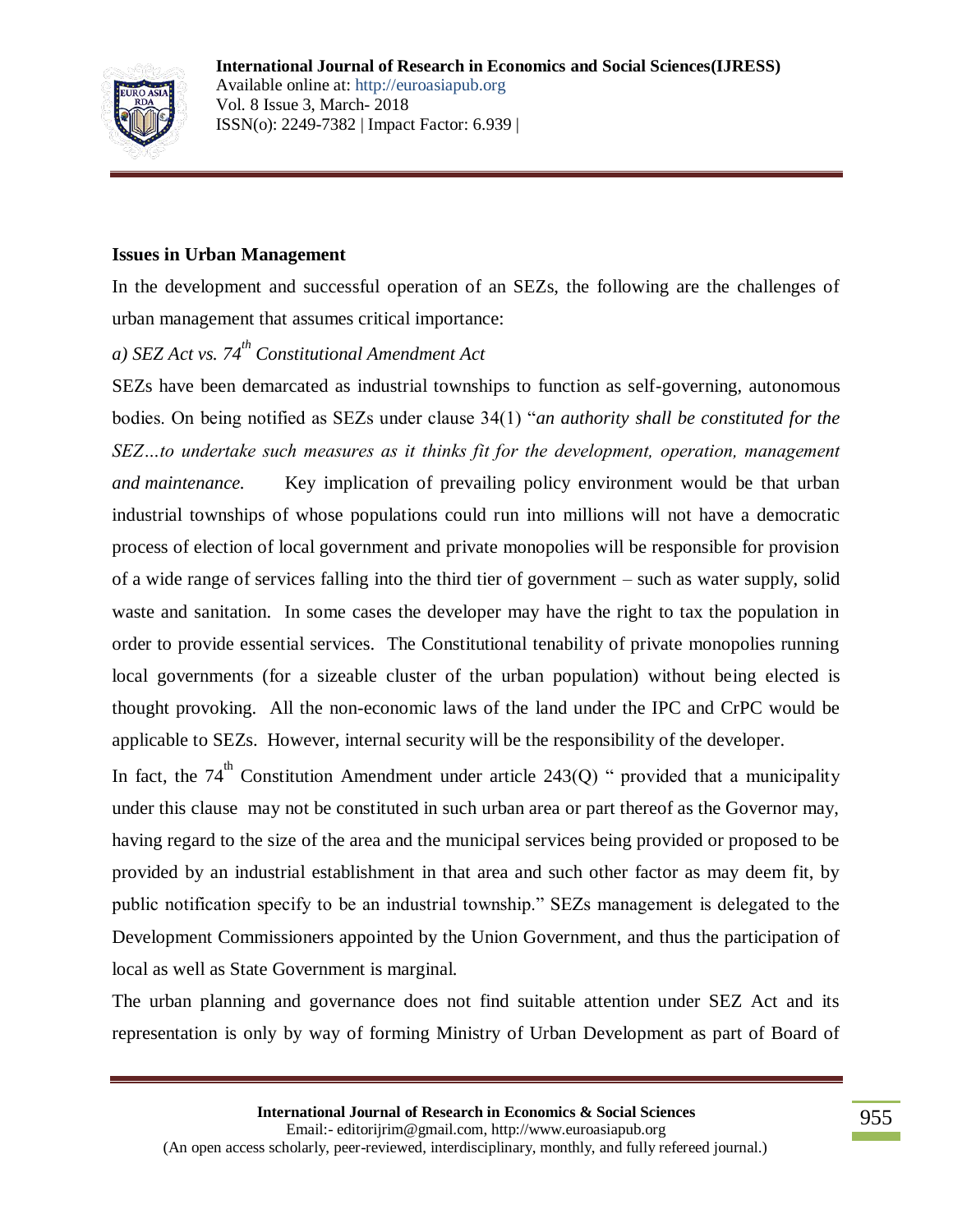

## Approvals.

Key challenges in the SEZs programme thus will be decentralisation and delegation of powers to local and State Governments and ensuring their participation in the management of the entities. These are essential actions needed for long term success of SEZs.

# *b) Urban Planning and Development*

The SEZs cannot be grasped in the fullness of its implications unless and until it is placed in the wider context of policies for rapid urbanization and upgradation of Indian cities. We thus need to situate the SEZs issue within the perspective of urban development policies. There is a fear that land is being acquired for real estate speculation. In multi-product zones only 50% of the land has been assigned for industrial processing.

The functioning of the SEZs is governed by a three tier administrative set up. The Board of Approval (BoA) is the apex body and is headed by the Secretary, Department of Commerce. The Approval Committee<sup>#</sup> set up at the Zone level deals with approval of units in the SEZs and related issues. Each Zone is headed by a Development Commissioner, who is ex-officio chairperson of the Approval Committee.

The functioning of the SEZs is governed by a three tier administrative set up. The Board of Approval (BoA) is the apex body and is headed by the Secretary, Department of Commerce. The Approval Committee<sup>#</sup> set up at the Zone level deals with approval of units in the SEZs and related issues. Each Zone is headed by a Development Commissioner, who is ex-officio chairperson of the Approval Committee.

Once an SEZ has been approved by the Board of Approval and Central Government has notified the area of the SEZ, units are allowed to be set up in the SEZ. All the proposals for setting up of units in the SEZ are approved at the Zone level by the Approval Committee consisting of Development Commissioner, Customs Authorities and representatives of State Government. The performance of the SEZ units are periodically monitored by the Approval Committee.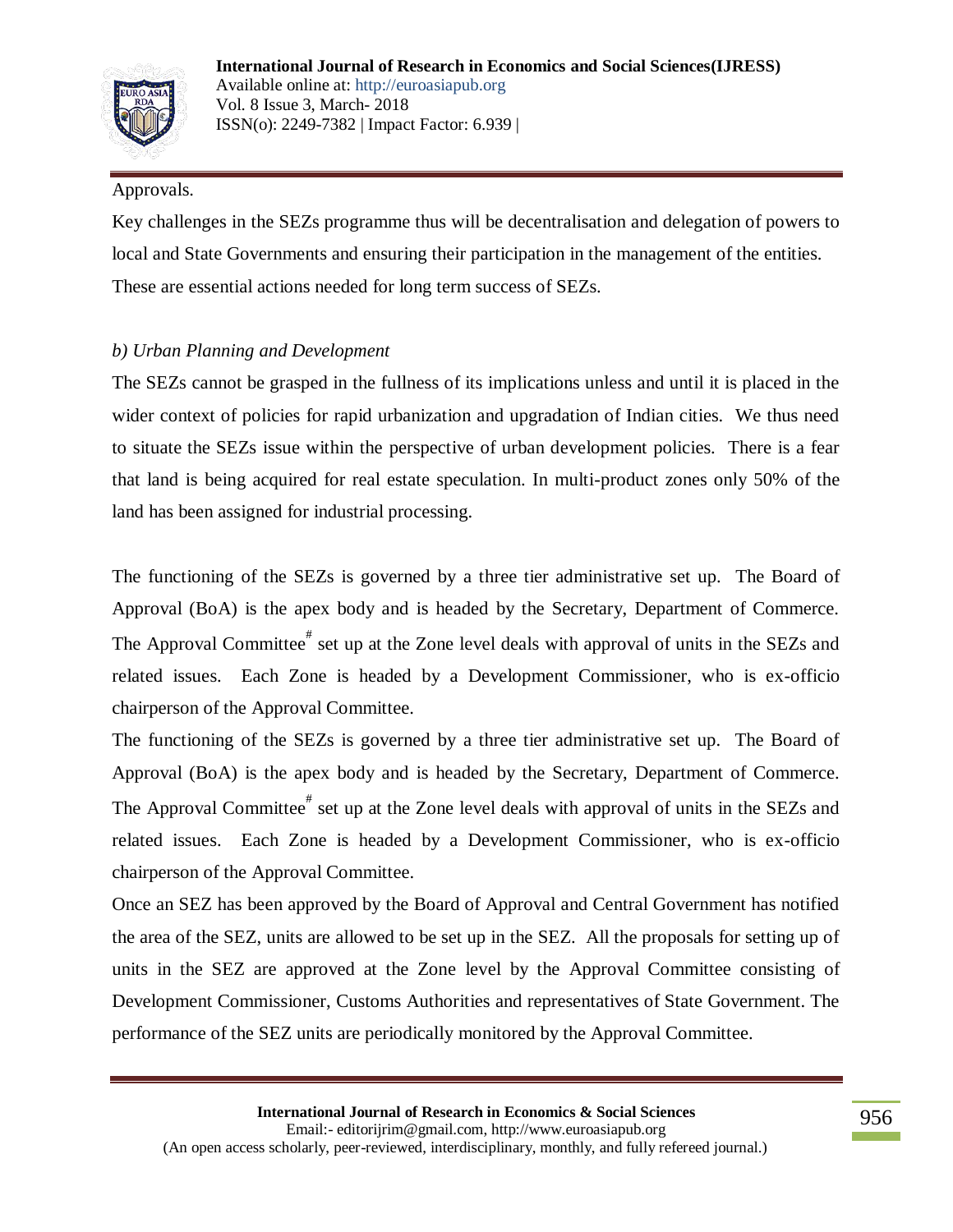

It is apparent that the urban aspects of the SEZs have received little consideration. The administration to abide by local laws potentially need to involve the local panchayat or district administration that exercises jurisdiction over the SEZ area. Here, the National Capital Region Planning Board assumes great importance in decisions for setting up of SEZs in the National Capital Region.

## **Impact on Regional Development**

The distribution of medium and large SEZs (50 hectares and above) by major districts shows that nearly three-quarters of all approved SEZs are located in four States - Andhra Pradesh, Gujarat, Maharashtra and Tamil Nadu. These states are all relatively well developed States with high industrial capacity. These are also highly urbanized. Obviously, investment is channelized to areas of high levels of industry and investment which further propels these states to showcase their 'success' further.

One criticism of SEZs as regional development mechanism, however, arises from their autonomous nature in relation to their rural and urban hinterlands. Typically SEZs are completely separate enclave. The isolation of SEZs from their hinterland, however, has greatly influenced their development influence. The main local benefits they have created is employment. However, many SEZs may not provide enough housing and basic services to the people employed within the enclave, thereby forcing them to stay in surrounding areas. The information collected by a researcher for 110 SEZs shows the generation of direct employment to the tune of 2.14 million employees and indirect employment to the tune of 2.94 million employees (Mukhopadhyay, Partha, 2008). While indirect employment will vary widely across SEZs, nearly 60 per cent of direct employment i.e. 1.25 million employee is proposed to be employed by the IT/ITeS alone exceeding the current employment in that sector. There is bound to be trickle down effect with rapid hinterland development.

Some of these SEZs will cover more than 1000 ha. Social infrastructure like housing, open spaces, markets, entertainment etc. within the zones will be well planned. However, the SEZs will need support service population of 2 to 10 lac each outside the zones. We shall have over 50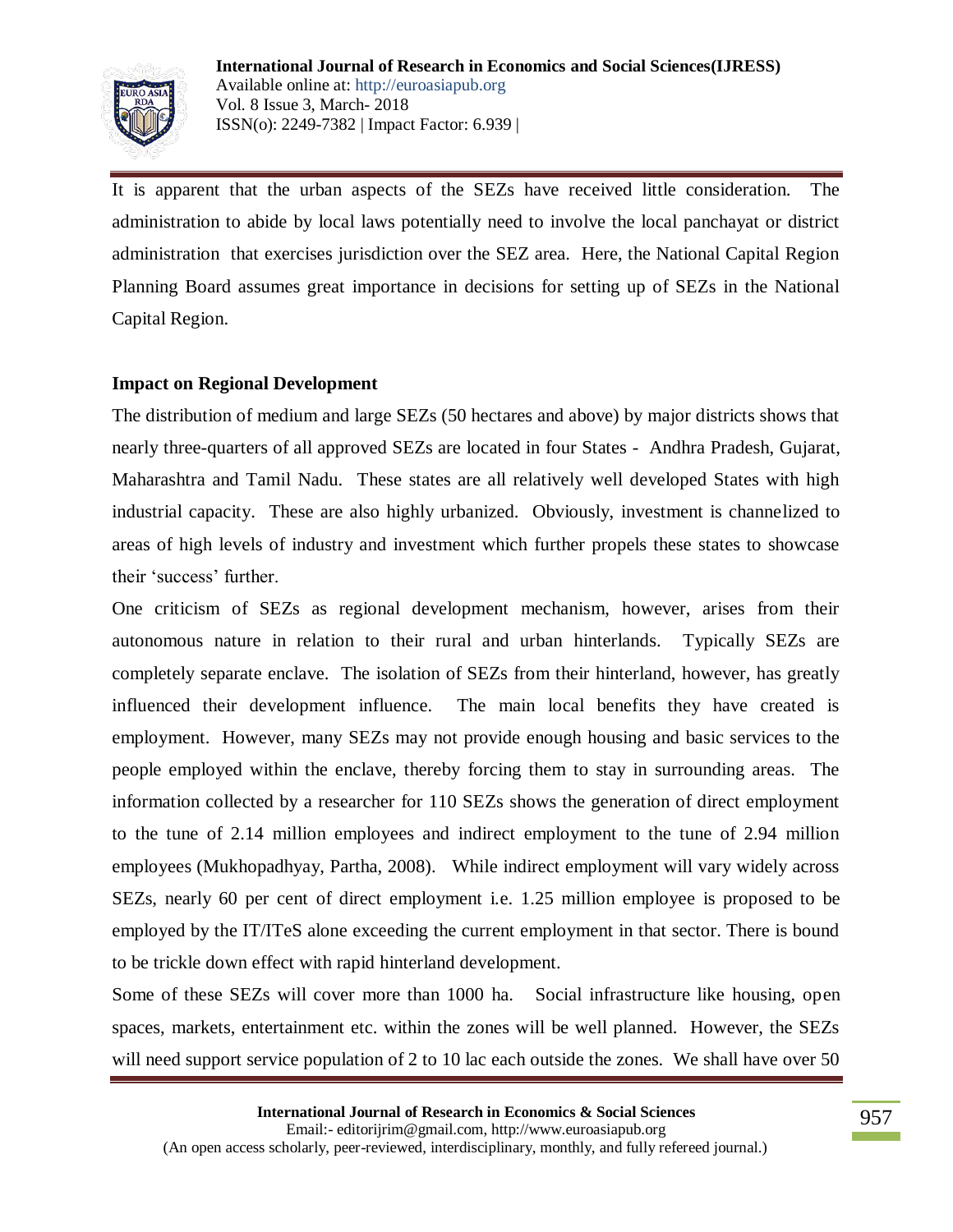

to 70 new towns/cities in the next 5-10 years in India.

In this context, it may be mentioned here that Government of India is considering a proposal from real estate developers to set up Special Residential Zones (SRZs) outside the main cities on the lines of SEZs with tax benefits and single window clearance. The SRZs would help the developers build and sell affordable houses to low income groups. SRZs would be spread over at least 500 acres.

To sum up, the SEZs contribute to regional and national economy and will result in generation of employment, demand for large industrial machinery, creation and utilization of transport systems and logistical infrastructure. These are very long-term benefits that the region will receive. As a result of the demand for these activities, additional indirect benefits spill over to other nearby regions as well as far off regions. It is these indirect benefits to the regional economy which might be large and can spill over to several other sectors through multiplier effect on them. Thus, it will initiate the overall economic growth process and improves employment options. However, the attractiveness of the SEZs to the investors also lies in the way the SEZ plans are integrated with local Master Plans/Regional Plans for creating integrated townships.

#### **Issues for Discussion**

About 50 to 70 new cities or satellite cities will come up in and around the medium and large size SEZs and the population of these new cities will range between 5-10 lakhs. These raises two very important issues for urban development authorities in India i.e. urban management and regional planning.

SEZs management is delegated to the Development Commissioners and the participation of local as well as State Government will be marginal. Key challenges in the SEZs programme thus will be decentralisation and delegation of powers to local and State Governments and ensuring their participation in the management of the entities. These are essential actions needed for long term success of SEZs. A representative of MOUD is only a member of the Board of Approvals.

MOUD needs to explore if the composition of Board of Approvals and Approval Committee could be utilized more effectively to ensure participation of local authorities in the SEZ management.